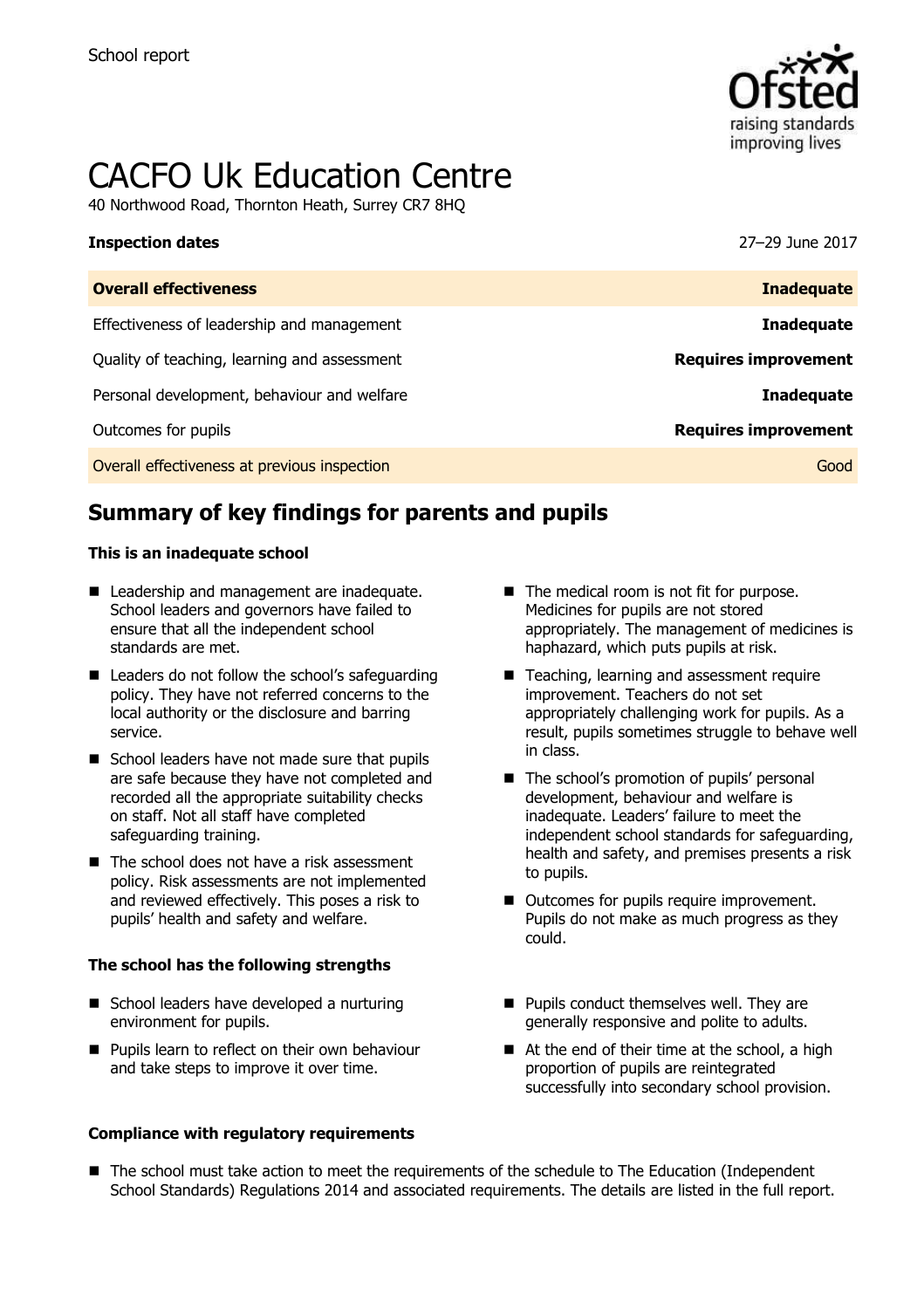

# **Full report**

### **What does the school need to do to improve further?**

- Improve leadership and management to ensure that:
	- all the appropriate suitability checks on all staff and governors are completed in a timely way according to statutory guidance and recorded on the single central register
	- all staff complete safeguarding training and training on the prevention of radicalisation and extremism, and are kept up to date with the latest statutory safeguarding guidance
	- leaders follow the school's safeguarding policy and statutory guidance when responding to concerns about pupils or allegations against staff
	- effective procedures are in place for regularly reviewing the safety of the site
	- there is an effective risk assessment policy
	- risk assessments are in place for all activities, that the risk assessments take account of the existing risk assessments for individual pupils and that all risk assessments are reviewed regularly
	- all staff are trained in health and safety and risk assessment so that they can identify and report failings
	- medicines are stored appropriately and that records of use and follow-up with parents are recorded
	- the medical room is fit for purpose and appropriately located
	- key information, including on health and safety, risk assessments and minutes of governors' meetings, is available to the headteacher
	- leaders focus observations of teaching on the depth of progress pupils are making so that staff receive more constructive feedback on their teaching, in writing, to help them improve
	- school leaders understand the independent school standards and ensure that they are met.
- Improve teaching, learning and assessment and outcomes by ensuring that:
	- teachers make better use of information about pupils' past learning when setting activities which are appropriately challenging
	- pupils have more opportunities for enrichment activities
	- pupils have more high-quality opportunities to develop their reading and comprehension skills.
- Ensure that teaching activities fully engage pupils so that their behaviour in classes enables them to make stronger progress.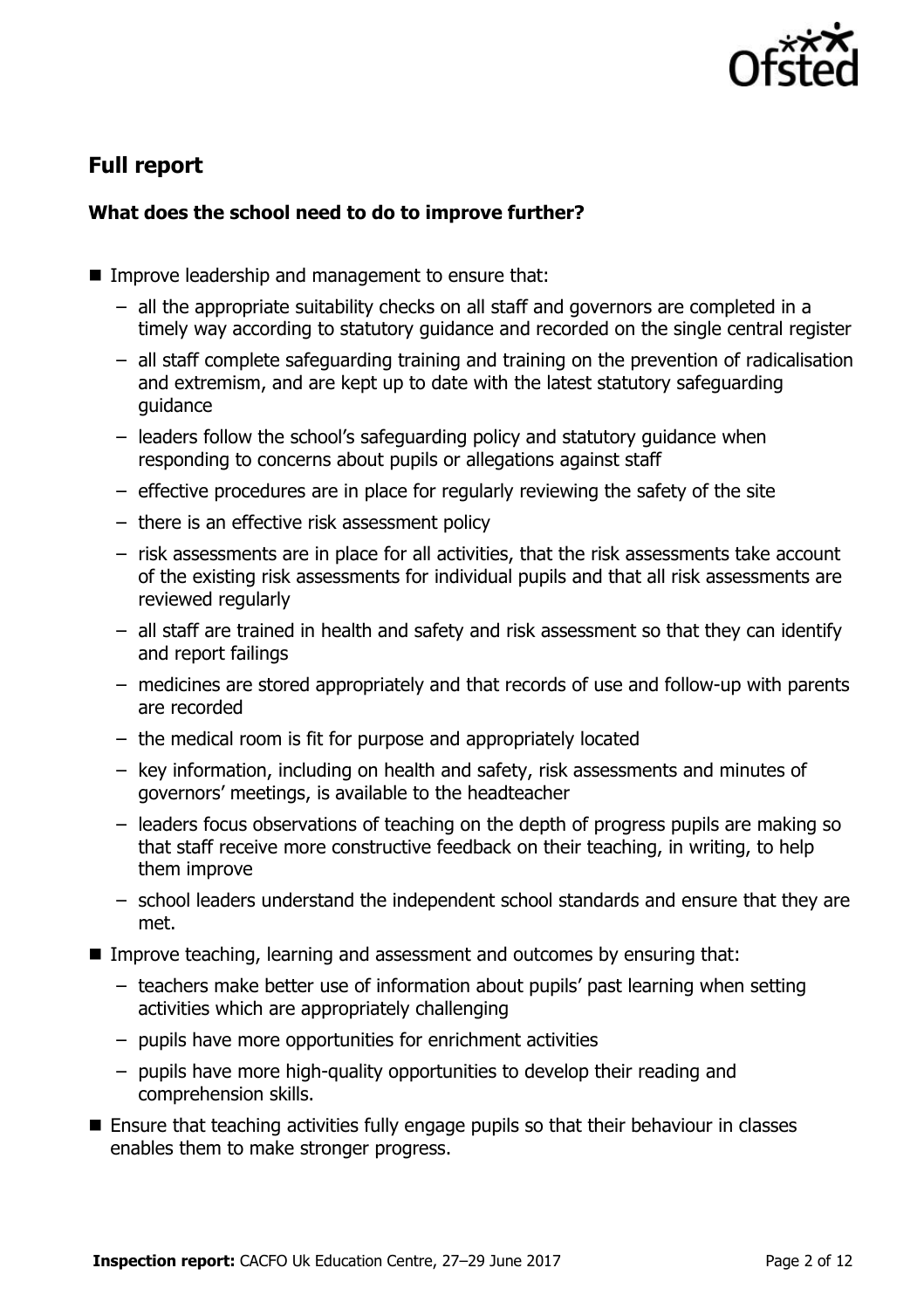

### **The school must meet the following independent school standards**

- The proprietor must ensure that arrangements are made to safeguard and promote the welfare of pupils at the school; and such arrangements have regard to any guidance issued by the Secretary of State. (paragraph 7, 7(a) and 7(b))
- The proprietor must ensure that relevant health and safety laws are complied with by the drawing up and effective implementation of a written health and safety policy. (paragraph 11)
- The proprietor must ensure that first aid is administered in a timely and competent manner by the drawing up and effective implementation of a written first aid policy. (paragraph 13)
- The proprietor must ensure that the welfare of pupils at the school is safeguarded and promoted by the drawing up and effective implementation of a written risk assessment policy; and appropriate action is taken to reduce risks that are identified. (paragraph 16, 16(a) and 16(b))
- The proprietor must ensure that no person appointed as a member of staff at the school intends to carry out work at the school in contravention of a prohibition order, an interim prohibition order, or any direction made under section 128 of the 2008 Act or section 142 of the 2002 Act, or any disqualification, prohibition or restriction which takes effect as if contained in either such direction. (paragraph 18(2) and 18(2)(b))
- The proprietor must ensure that appropriate checks are carried out in respect of each such person appointed to confirm the person's medical fitness. (paragraph 18(2)(c) and 18(2)(c)(ii))
- $\blacksquare$  The proprietor must ensure that checks referred to in sub-paragraphs (2)(c) and (except where sub-paragraph (4) applies) (2)(e) must be completed before a person's appointment. (paragraph 18(3))
- The proprietor must ensure that any person who is a member of a body of persons named as the proprietor of the school in the register or in an application to enter the school in the register, does not carry out work, or intend to carry out work, at the school in contravention of a prohibition order, an interim prohibition order, or any direction made under section 128 of the 2008 Act or section 142 of the 2002 Act or any disqualification, prohibition or restriction which takes effect as if contained in either such direction. (paragraph 20(6), 20(6)(a) and 20(6)(a)(ii))
- The proprietor must ensure that a register is kept which shows such of the information referred to in sub-paragraphs (3) to (7) as is applicable to the school in question, that a check was made to establish whether the staff member is subject to any direction made under section 128 of the 2008 Act or section 142 of the 2002 Act or any disqualification, prohibition or restriction which takes effect as if contained in such a direction. (paragraph 21(1), 21(3), 21(3)(a) and 21(3)(a)(iii))
- The proprietor must ensure that a check was made to establish whether the staff member is subject to a prohibition order or an interim prohibition order, including the date on which such check was completed. (paragraph 21(3) and 21(3)(b))
- The proprietor must ensure that suitable accommodation is provided in order to cater for the medical and therapy needs of pupils, including accommodation for the medical examination and treatment of pupils; accommodation for the short term care of sick and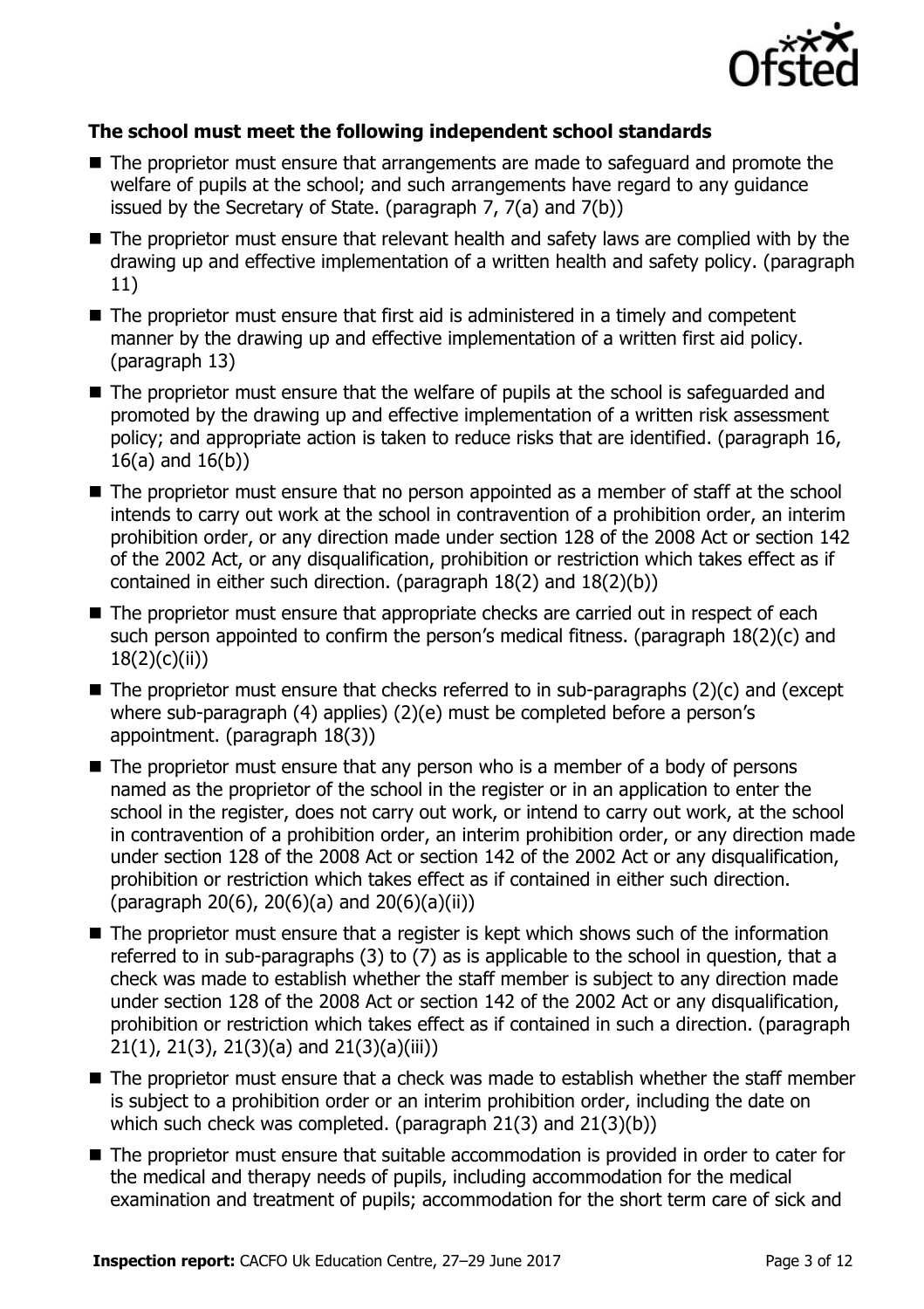

injured pupils, which includes a washing facility and is near to a toilet facility; and that the accommodation provided under sub-paragraphs (1)(a) and (b) may be used for other purposes (apart from teaching) provided it is always readily available to be used for the purposes set out in sub-paragraphs  $(1)(a)$  and  $(b)$ . (paragraph 24 $(1)$ , 24 $(1)(a)$ , 24 $(1)(b)$ and 24(2))

The proprietor must ensure that they comply with the standard about the quality of leadership and management by ensuring that persons with leadership and management responsibilities at the school demonstrate good skills and knowledge appropriate to their role, fulfil their responsibilities effectively and actively promote the well-being of pupils, so that the independent school standards are met consistently. (paragraph 34(1), 34(1)(a), 34(1)(b) and 34(1)(c))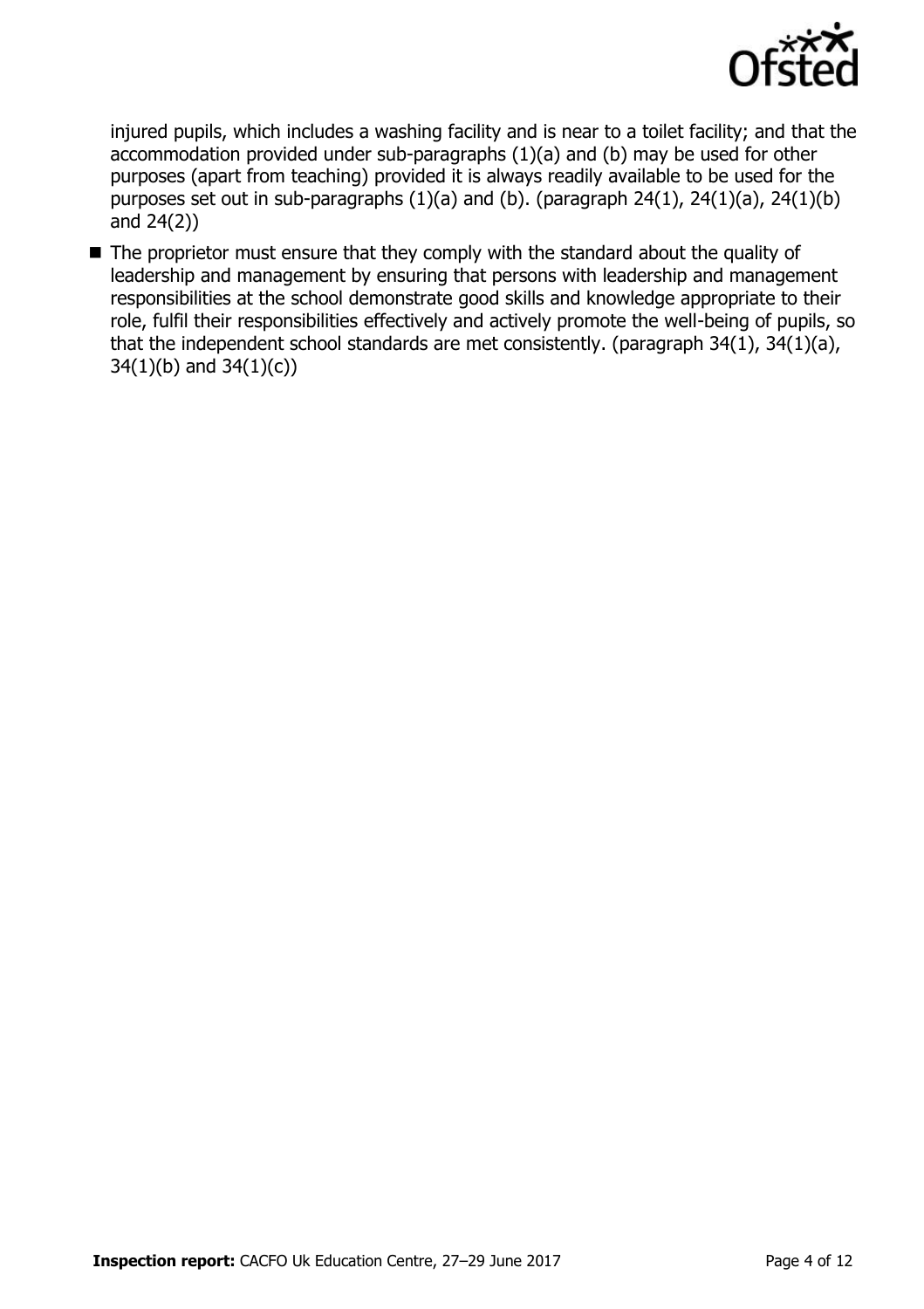

## **Inspection judgements**

### **Effectiveness of leadership and management Inadequate**

- School leaders have not ensured that all the independent school standards are met.
- The safeguarding arrangements to protect pupils are ineffective because school leaders do not follow the safeguarding policy and the statutory guidance, 'Keeping children safe in education' (September 2016). This potentially puts pupils at risk of harm and has a negative impact on pupils' welfare and safety.
- School leaders and governors failed to follow procedures detailed in the school's policy and statutory guidance in response to a child protection allegation against a member of staff. At the time, school leaders were unaware of their responsibility because they had not completed appropriate training.
- School leaders have not ensured that all the required suitability checks on staff have been completed and recorded on the single central record. These are the checks on prohibition from teaching and the management of independent schools for teachers, school leaders and governors.
- The school's health and safety policy is not implemented effectively. The school does not have a risk assessment policy. Pupils are assessed when they are admitted to the school. This process is thorough and detailed and provides staff with rich information about pupils' needs. However, this information is not reviewed during pupils' time at the school and is not used to inform other risk assessments, for example to determine pupils' needs when they are taken out of school for activities. Leaders do not hold risk assessments for the building because these are kept by the CACFO charity, not by school leaders. As a result, leaders are not able to monitor and swiftly reduce risks on site. Risk assessments for activities are available but the procedure for reviewing these is unclear. Staff do not routinely report hazards to school leaders.
- The leadership of teaching is inconsistent. There is insufficient focus on pupils' academic progress, and information about pupils is not always used effectively to support pupils' learning. Likewise, feedback to staff about their teaching does not have enough focus on pupils' learning and progress so teachers are unable to improve.
- The headteacher and other leaders have a strong vision for the school and provide a nurturing environment. This enables pupils to develop ways of improving and managing their own behaviour which will support them on reintegration to secondary school.
- Behaviour leaders and staff have a positive impact on pupils' personal development. They set high expectations of pupils' conduct, and support and nurture the pupils in their care to reach these expectations over time.
- The school's curriculum covers the required areas of learning. Pupils' spiritual, moral, social and cultural development is promoted effectively through the curriculum and selfreflection activities. School leaders, including governors, are keen to develop this to provide further opportunities for enrichment through a greater range of cultural activities.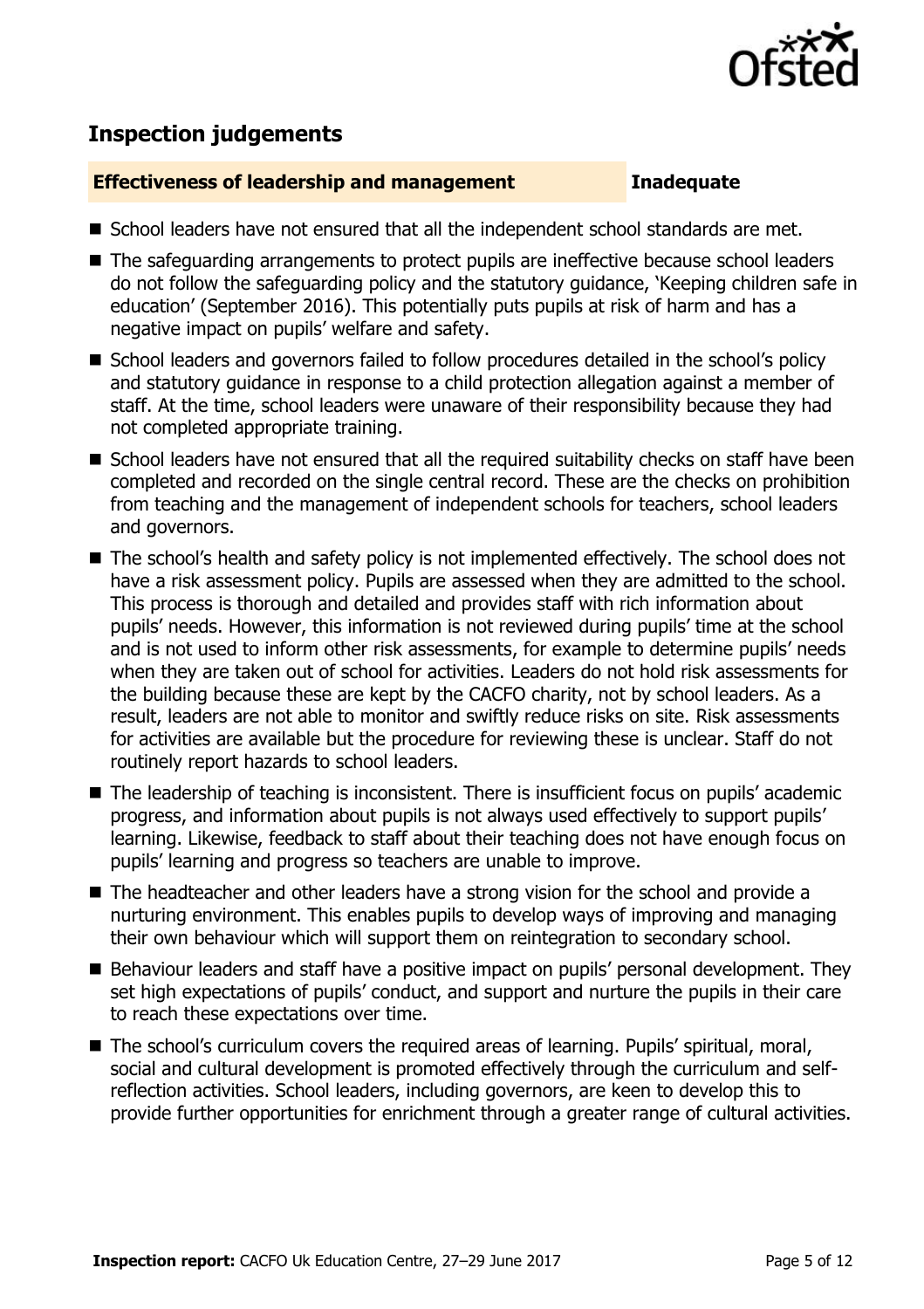

### **Governance of the school**

- Governors have not moved swiftly enough to ensure that the school meets the independent school standards and that safeguarding practice meets requirements.
- Governors visit the school regularly. They are knowledgeable and ambitious for the school and committed to making it a success. However, the headteacher does not always have easy access to important information held by governors – for example, about regular health and safety checks, the risk assessment for the building and the minutes of governors' meetings. This is hampering the school's development.
- Governors have implemented a number of changes which have had a positive impact on the school. For example, staff job descriptions have been reviewed so that roles are now clearer. Governors now expect more information from the headteacher, including a regular analysis of pupils' attendance and behaviour. These changes have also enabled governors to hold the headteacher to account for pupils' progress. Governors have developed a positive relationship with the local authority.

### **Safeguarding**

- The arrangements for safeguarding are not effective. This is because school leaders have not ensured that all staff have completed safeguarding training. Nor have they checked that all the required vetting checks on staff have been completed. School leaders have not followed the safeguarding policy and reported concerns to the local authority designated officer for safeguarding or to the Disclosure and Barring Service when required.
- At the time of the inspection, school leaders had only recently completed safeguarding and safer recruitment training. The training has had a positive impact on school leaders' approach to safeguarding. They are enthusiastic, thoughtful and determined to implement the guidance for the benefit of pupils. The local authority is providing effective support to assist the school to achieve this. School leaders were open and honest about the limited extent of their current practice and recognise that they are in the early stages of developing a culture of safeguarding in the school.

### **Quality of teaching, learning and assessment Fig. 2.1 Requires improvement**

- **Pupils do not make enough progress in their learning because the work is not challenging** enough. Pupils sometimes do work that is too easy and they do not move quickly enough onto the harder work. There is too much variation in pupils' learning within and across different subjects. The most able pupils are not challenged enough to deepen their knowledge and understanding.
- **Pupils are assessed when they enter the school. Detailed information about pupils'** starting points across a range of subject areas, together with information about spelling and reading ages is available. Pupils have individual education plans which detail strategies to support them to learn effectively. However, teachers do not use this rich information consistently to set learning activities which meet the range of pupils' needs so that they make strong progress. As a result, pupils can lose focus on the task and there is some disruption to learning.
- Where activities are planned effectively, pupils concentrate well. They respond positively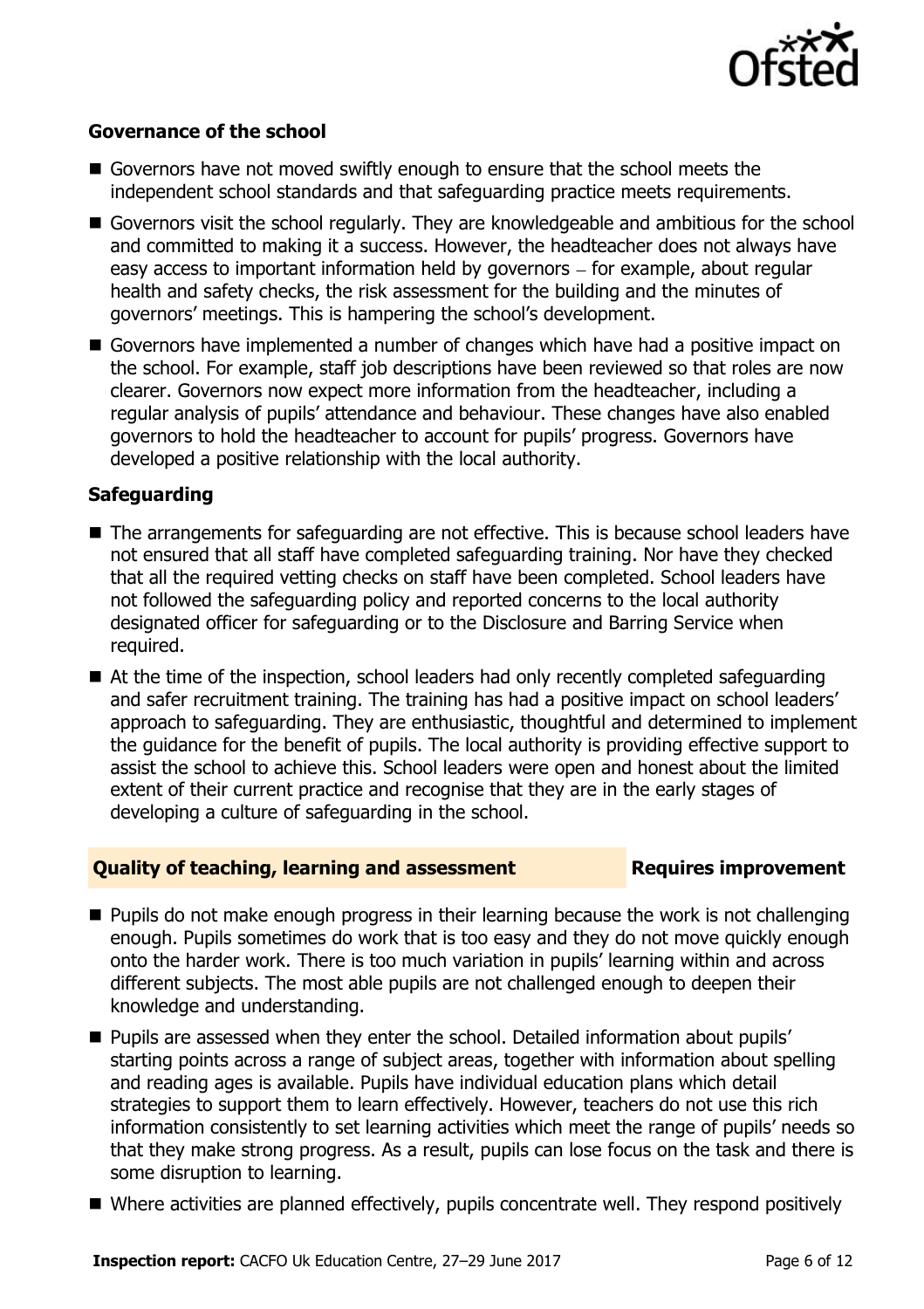

to teachers' questioning and are confident to ask questions and to ask for help if they are unsure. Pupils are motivated to do well when work is challenging and clearly explained.

- Teachers support individual pupils well. They check their understanding and ask questions to ensure that pupils' knowledge is secure.
- Pupils usually get on well together and this enhances their learning. Pupils enjoy explaining what they have learned to each other and giving each other feedback on their work.

### **Personal development, behaviour and welfare <b>Inadequate**

### **Personal development and welfare**

- The school's work to promote pupils' personal development and welfare is inadequate. This is because school leaders have not ensured that pupils are kept safe. There are significant failings in safeguarding, health and safety, and management of risk.
- The medical room is not fit for purpose and so pupils cannot be cared for effectively. The room is too far from the toilets and access to the washing facility is restricted.
- **Pupils' medicines are kept in an unlocked desk drawer, which is not appropriate.** Arrangements for giving medicines to pupils are haphazard, details are not recorded, staff do not ensure that medicines are returned and parents are not routinely informed when issues arise.
- **Pupils say that they feel safe. Pupils have confidence in the adults who work with them** and know whom they would go to if they needed help. They have had information about how to keep safe on the internet, and understand about how to do this by keeping passwords and other personal information secure.
- **Pupils say that there is very little bullying. Pupils are taught to be respectful of each other** and the headteacher and staff do all they can to encourage positive relationships.
- **Pupils' personal development is supported effectively through the nurturing environment.** Pupils have timetabled sessions for self-reflection and self-evaluation of their progress and behaviour. These activities and timely support from behaviour management staff enable pupils to develop their spiritual, moral, social and cultural understanding. Work in English and personal, social, health and economic education contributes to pupils' understanding of British values.

### **Behaviour**

- The behaviour of pupils requires improvement.
- **Pupils' behaviour in classes is inconsistent. If activities are not well planned, pupils lose** focus and learning can be disrupted. Incidents of poor behaviour almost always arise because of weaknesses in teaching.
- The work of the behaviour support team is effective in enabling pupils to reflect on their own behaviour and take steps to manage it themselves. As a result, pupils conduct themselves well, and they are generally polite and courteous to visitors and respond well to adults in school. Pupils were respectful towards members of the public on a visit to the local gym.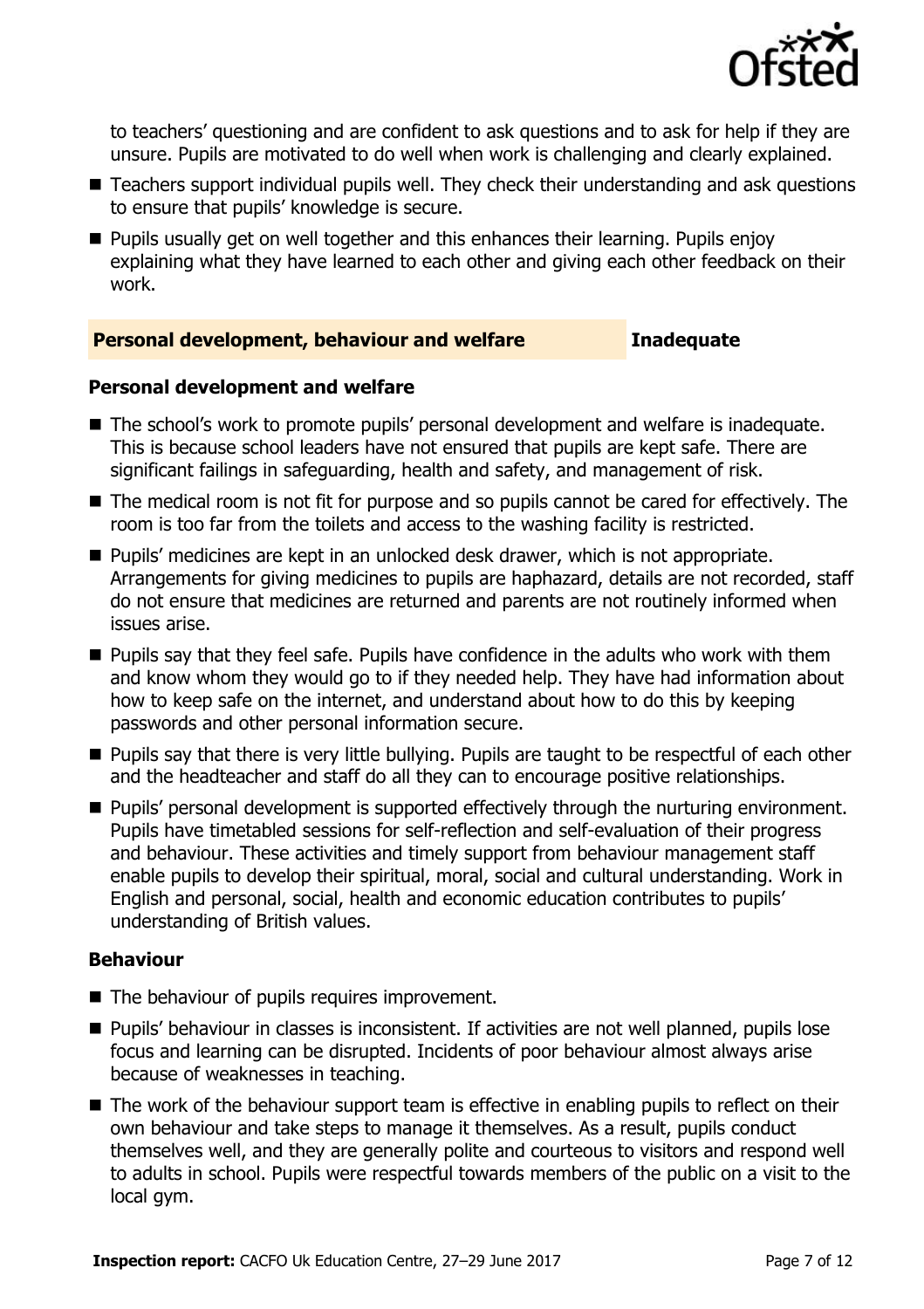

- Staff have clear routines and expectations which ensure that pupils are safe and welcomed into school. Pupils talk calmly with each other and adults, and experience a positive start to the day.
- Pupils' attendance overall is lower than the national picture but is improving. The headteacher and governors carefully monitor attendance. School leaders work with the local authority to improve the attendance of individual pupils where possible.

### **Outcomes for pupils Requires improvement**

- **Pupils' progress is inconsistent. This is because information about pupils' starting points,** progress and learning needs is not used consistently well by teachers. This is the case across the range of subjects.
- **Pupils'** reading skills are not developed effectively. Pupils enjoy the texts chosen in English. However, leaders do not build on pupils' interest to develop their reading and comprehension skills.
- **Pupils' numeracy skills are well developed. The most able pupils can tackle challenging** work, such as quadratic equations and simultaneous equations, when given the opportunity. Overall, pupils enjoy mathematics and can apply these skills in science and across the curriculum.
- Pupils' speaking and listening skills are developed through a range of self-reflection and self-evaluation activities. Pupils who have attended the school for some time can express themselves confidently.
- The proportion of pupils reintegrating successfully into mainstream secondary school is high. The behaviour manager and the behaviour support team meet regularly to evaluate pupils' readiness for reintegration and plan the next steps. The school offers pupils and their new schools outreach support, wherever possible, to follow up and ensure that the transition is successful. Pupils about to return to mainstream education are positive about their overall experience at the school. One pupil described it as 'a very good place'.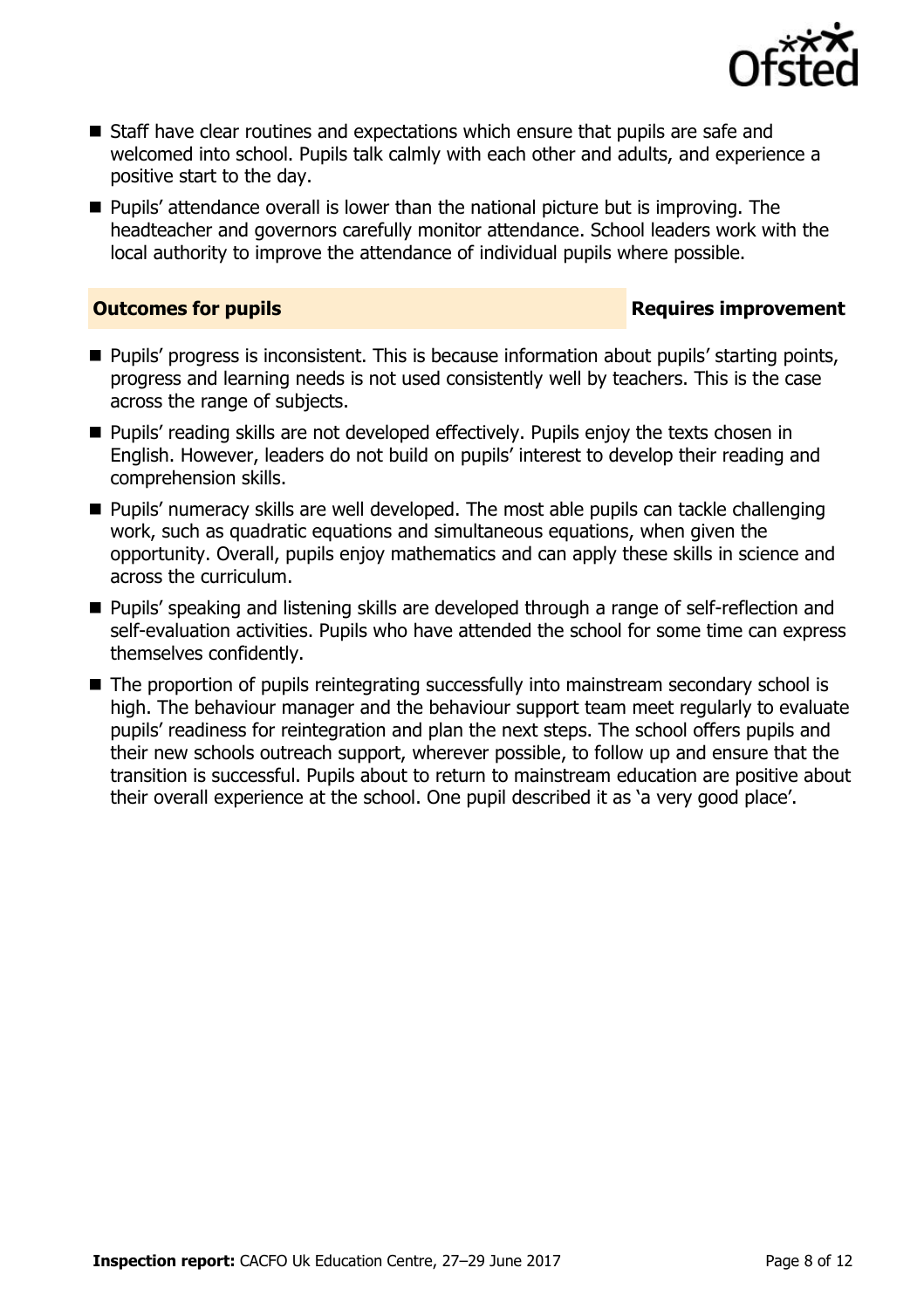

# **School details**

| Unique reference number  | 132776   |
|--------------------------|----------|
| DfE registration number  | 306/6094 |
| <b>Inspection number</b> | 10020768 |

This inspection was carried out under section 109(1) and (2) of the Education and Skills Act 2008, the purpose of which is to advise the Secretary of State for Education about the school's suitability for continued registration as an independent school.

| Type of school                      | Other independent school                         |
|-------------------------------------|--------------------------------------------------|
| School category                     | Independent school                               |
| Age range of pupils                 | 10 to 16                                         |
| Gender of pupils                    | <b>Boys</b>                                      |
| Number of pupils on the school roll | 16                                               |
| Number of part-time pupils          | $\mathbf 0$                                      |
| Proprietor                          | Croydon African Caribbean Family<br>Organisation |
| Chair                               | <b>Callton Young OBE</b>                         |
| <b>Headteacher</b>                  | Patricia Oliver                                  |
| Annual fees (day pupils)            | Pupils are funded by the local authority         |
| Telephone number                    | 020 8771 6222                                    |
| Website                             | www.cacfouk.org                                  |
| <b>Email address</b>                | headteacher@cacfo.org.uk                         |
| Date of previous inspection         | 22-24 October 2013                               |

### **Information about this school**

- CACFO Uk Education Centre is an independent school in the London Borough of Croydon.
- The proprietor is the Croydon African Caribbean Family Organisation (CACFO), which is a registered charity. The charity provides community services for the local community in Thornton Heath. The school operates premises on the same site.
- $\blacksquare$  The school operates as alternative provision for up to 20 pupils between the ages of 11 and 16. The school registration is as a mixed school but for the last four years the school has only admitted boys and only between the ages of 11 and 14.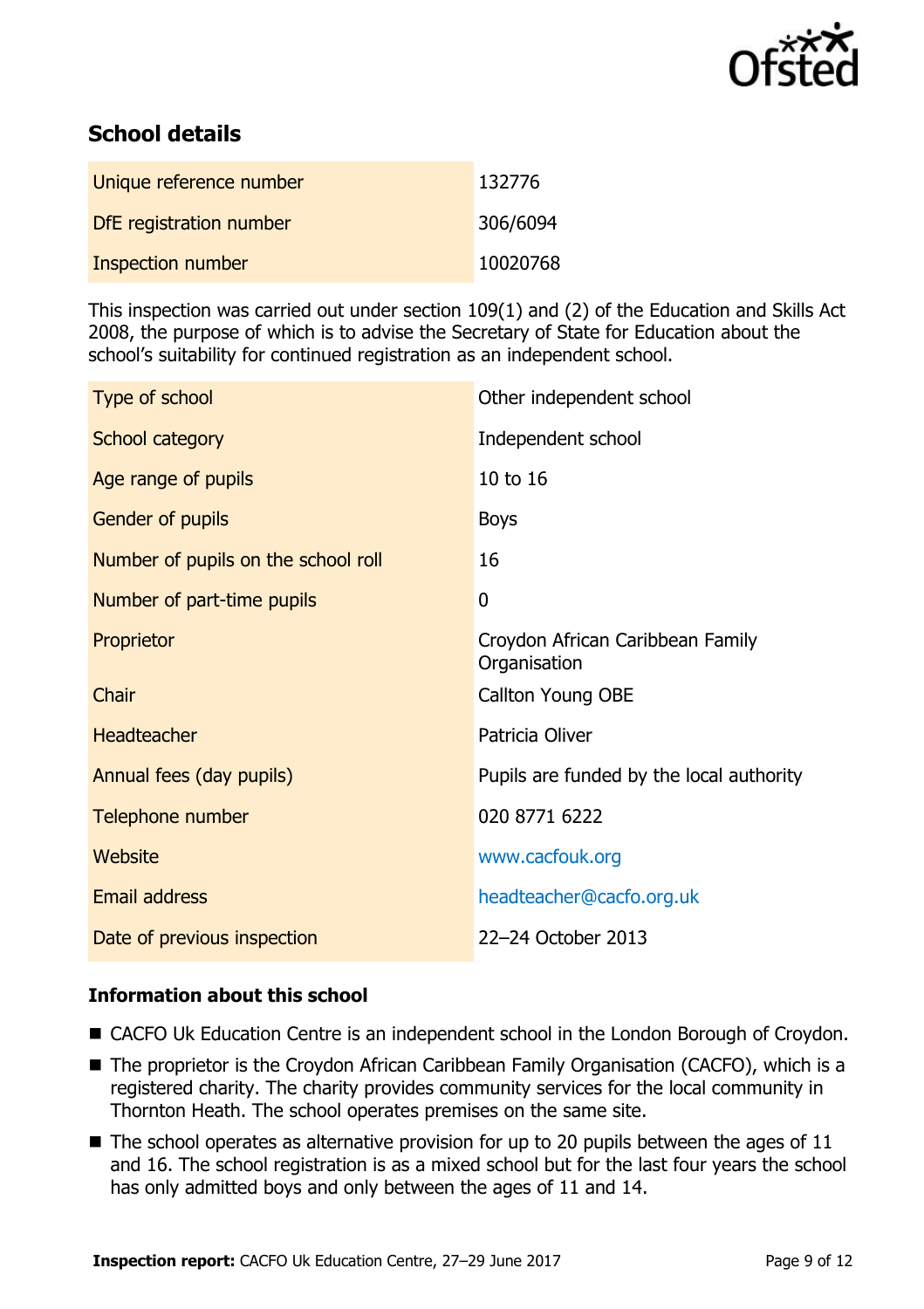

- At the time of the inspection, the school had been temporarily registered, by the Department for Education, to take pupils from the age of 10. This was in response to a request by the local authority for the school to take pupils in Year 6.
- The school provides full-time education for pupils who have been permanently excluded from school or who are at risk of permanent exclusion. The main referring authority is Croydon local authority. In addition, some local secondary schools contract directly with the school for short-term places for their pupils.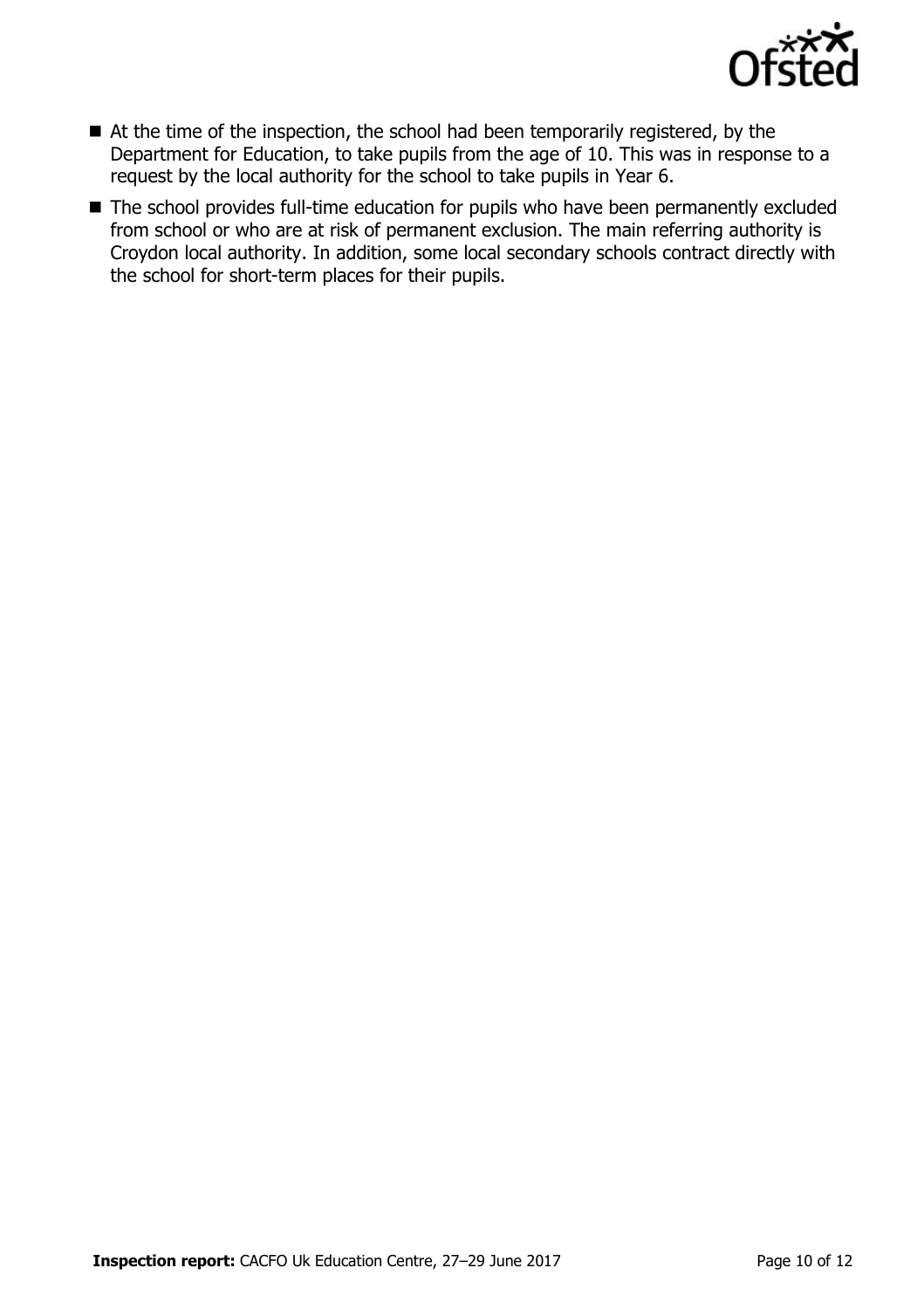

# **Information about this inspection**

- The inspector observed pupils' learning in a range of subjects and in self-evaluation time. The inspector looked at pupils' work in books with the headteacher.
- Two groups of pupils, including recent arrivals and those who have attended the school for some time, spoke to the inspector about their views of the school.
- The inspector met with the headteacher, staff with responsibility for safeguarding and the behaviour manager. The inspector met with the two trustees who are responsible for the governance of the school, including the chair of the trustees.
- The inspector held a telephone conversation with a representative from the local authority.
- The inspector scrutinised a range of documentation, including policies, health and safety and safeguarding records, and records of pupils' behaviour, attendance and progress.
- The inspector took account of the nine responses to the staff questionnaire.
- The inspector considered the one response to Ofsted's online questionnaire, Parent View.

### **Inspection team**

**Janet Hallett, lead inspector Her Majesty's Inspector**